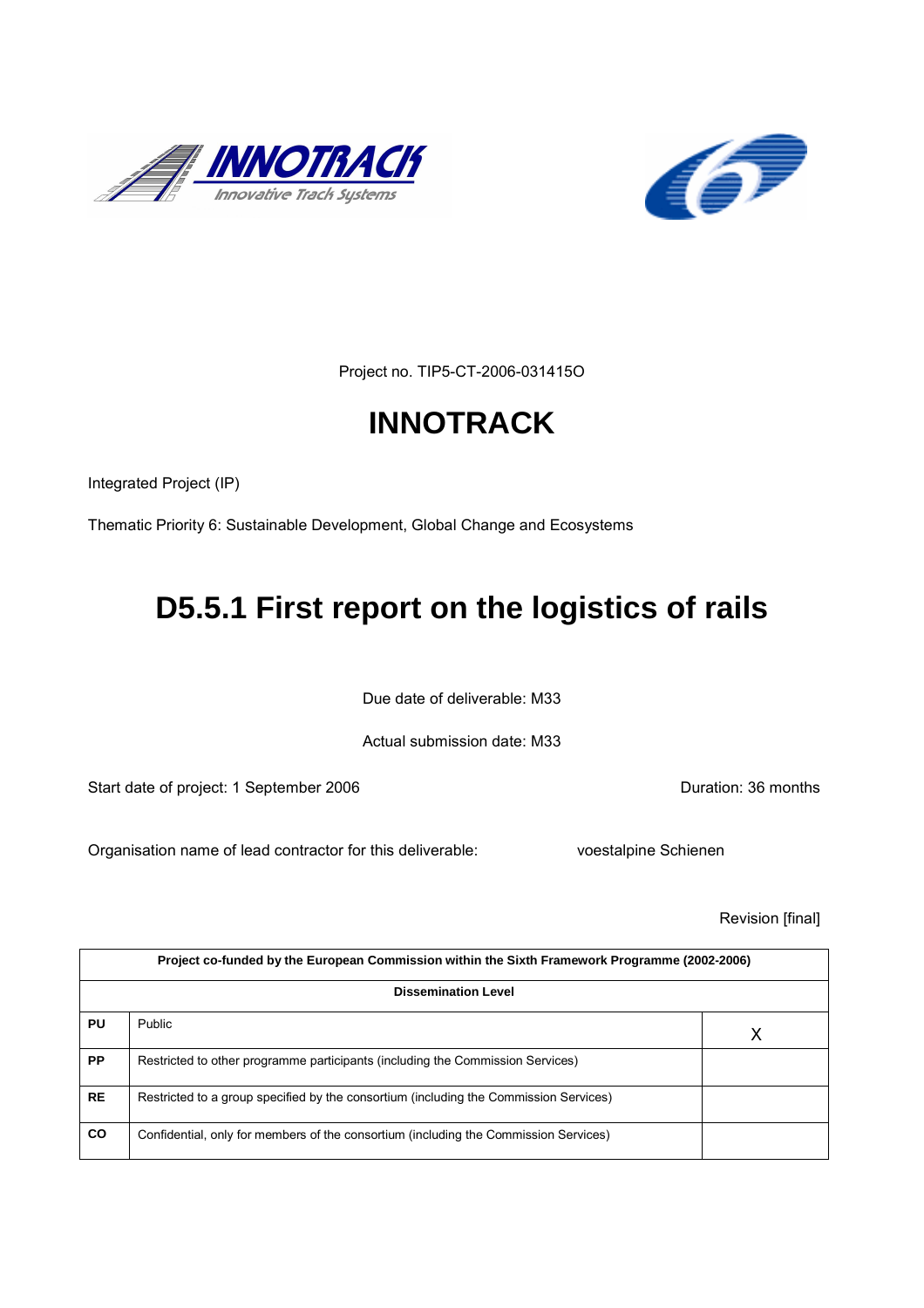# **Table of Contents**

|    | 3.1<br>3.2 |  |  |  |
|----|------------|--|--|--|
|    | 3.3        |  |  |  |
|    | 3.4        |  |  |  |
|    |            |  |  |  |
| 4. |            |  |  |  |
| 5. |            |  |  |  |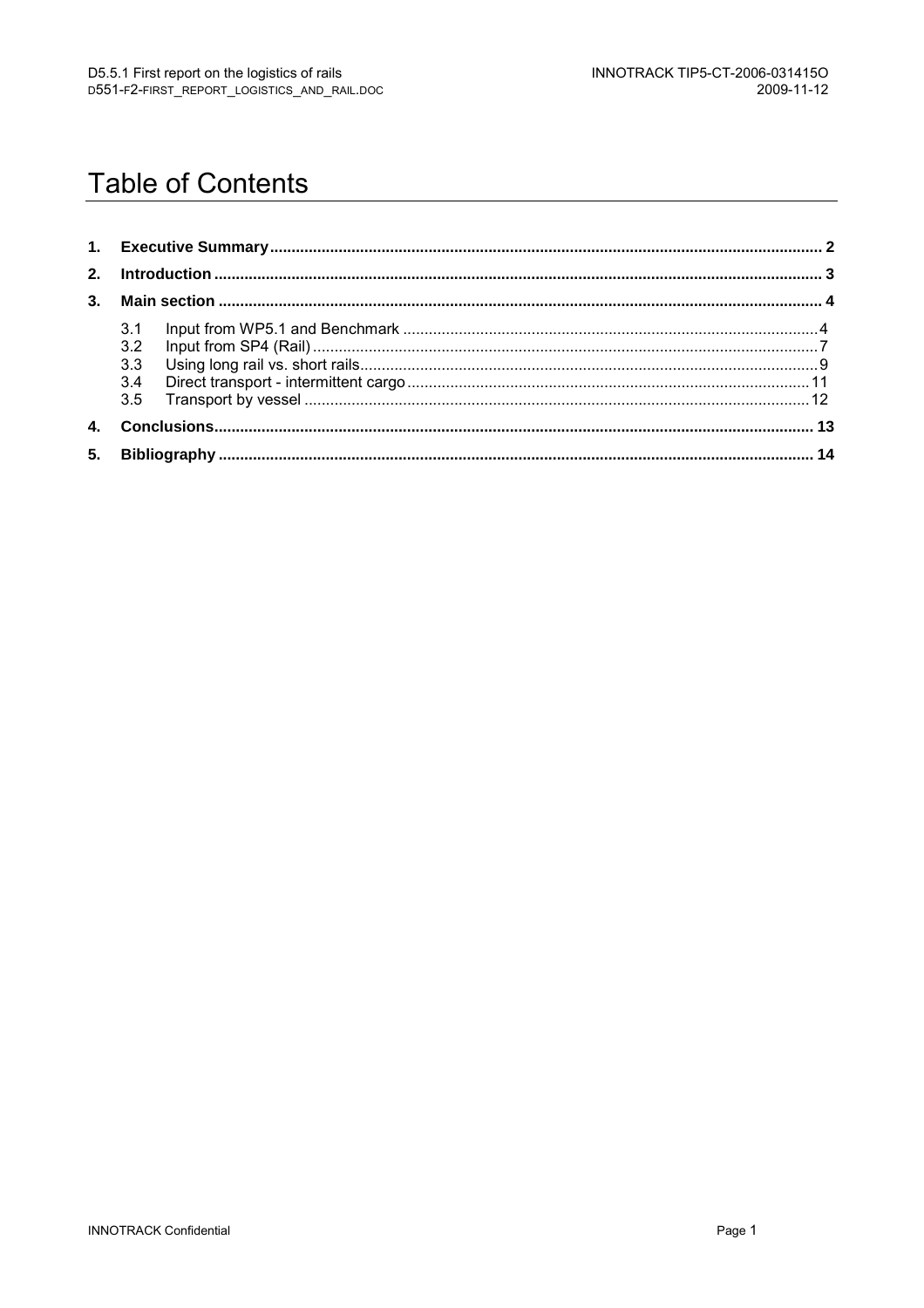# 1. Executive Summary

The work carried out within the WP5 of the Innotrack project has shown that logistic aspects have to be considered during the development of innovative solutions especially when LCC represent a fundamental decision criterion.

Long rails with lengths up to 120 meters represent an innovation developed about 20 years ago and show a very high potential regarding logistics as they allow the introduction of just-in-time transportation from the rail rolling mill to the construction site. This dramatically reduces the efforts concerning unnecessary transportations, unnecessary additional unloading and loading actions as well as stock keeping.

Beside these benefits long rails reduce the number of weldings in track significantly and therefore lead to reduced costs during the installation of the rails as well as they lead to reduced costs during the service life of the rails.

These advantages of long rails lead to a continuously increasing proportion of this innovation since many years which is also supported by the fact that the transportation of these rails nowadays represents a standard type of transportation and that this transportation can take place using standard freight cars.

The work carried out within this deliverable leads to the general recommendation that the use and installation of long rails should become a European standard as their benefits regarding LCC contribute to the main future need of railways which is also the main objective of the Innotrack project: the reduction of the total LCC of the railway track.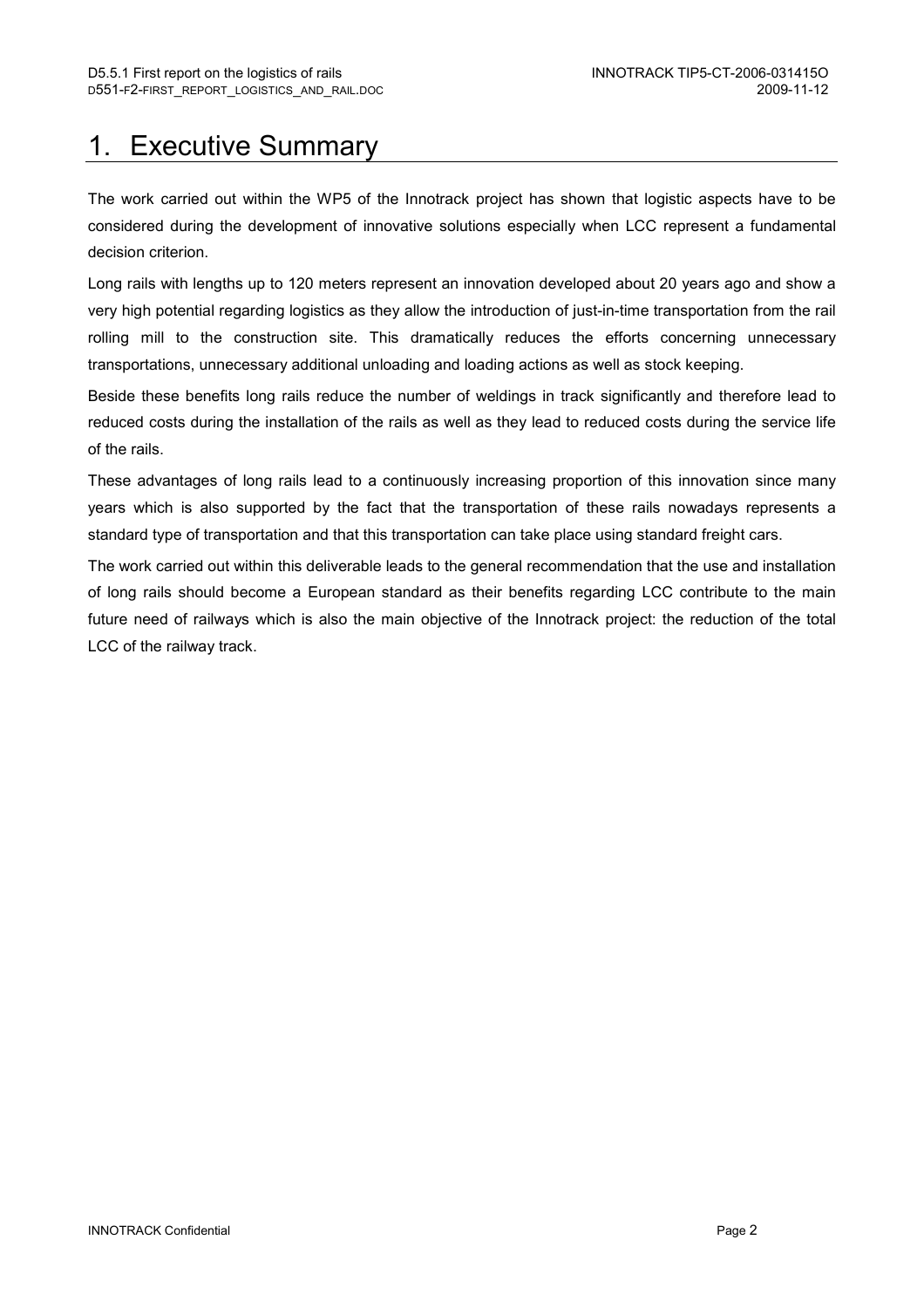# 2. Introduction

In order to optimise the delivery of rails an exact understanding of the logistics path of a rail from rolling mill to the installation site is strongly required. As there several delivery alternatives exist, these different possibilities have to be considered for a detailed evaluation regarding economic impacts. The "standard case" among the different logistic chains is as follows: delivery of rails to the site, storage and assembly and then installation into the track.

A presentation of the logistics paths allows the identification of disruptions in the supply chain. As an example, loading and unloading operations are time and resource consuming and thus should be minimised. This requires handling operations (loading / unloading) which are optimised to just-in-time requirements based on the assessment of different unloading-devices and associated packaging. As the just-in-time supply represents a standard supply path since more than 20 years, also the benefit of just-in-time supply of rails to track construction sites will be addressed too.

The current work package also includes an analysis of installation methods of rails, including welding and laying processes. A comparison of long rails welded on site versus long welded rails assembled in welding plants will be carried out as well as the general comparison of long rails with short rails.

Additionally maintenance aspects of this innovative solution are addressed in coordination with the SP4 team.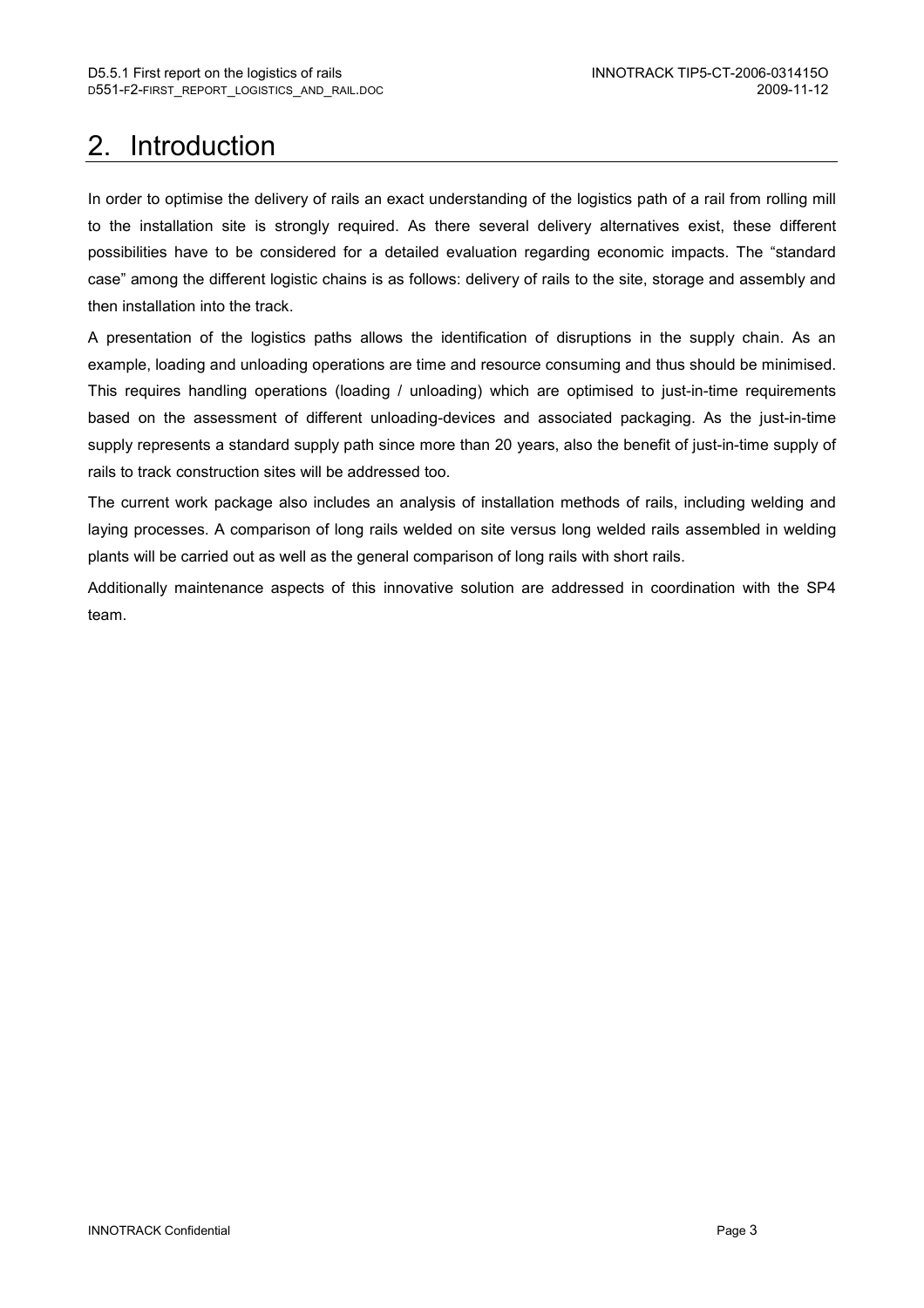# 3. Main section

## 3.1 Input from WP5.1 and Benchmark

Different approaches have been followed to encompass the existing methods (regarding logistics) that have been developed throughout Europe: on one hand face-to-face interviews were carried out and on the other hand an online questionnaire was filled in.

Two purposes were aimed at with these approaches: firstly to collect quantitative data with the help of questionnaires and interviews, and secondly to collect qualitative information by face-to-face interviews.

Quantitative information collection was about procedures relating to: rail, sleepers, ballast, switches and crossings, machinery, and maintenance and renewal planning.

The major aspects that were discussed within interviews were as follows:

- What is the main product/services spectrum of your company?
- In which countries and with which type of contracts are you typically working?
- What are the typical volumes or durations and the risks of your contracts?
- In real life, what are the key discriminations between profitable and loss-making projects from your perspective?
- What are the main issues in the entire cooperation process with infrastructure managers
	- that make it unnecessarily difficult to deliver good value-for-money ("could be improved")
	- that are very helpful in optimising the process ("lesson to learn from", "good-practice").

At the conclusion of this work two deliverables were produced:

- D5.1.5 "Final Report on Existing States-of-the-Art for Construction, Maintenance and Renewal Activities and Assessment of Logistic Constraints"
- D5.1.6 "Final Report on conduct of interfaces between contractors and infrastructure managers"

The background for the development of logistics & support will be guided by these two reference documents. D5.1.6 has classified the key findings of WP5.1 pertaining to the conduct of interface between Infrastructure Managers and contractors into seven clusters detailed below:

- A Market strategy
- B Long-term funding, planning and contracting
- C Work programming
- D Project management and logistics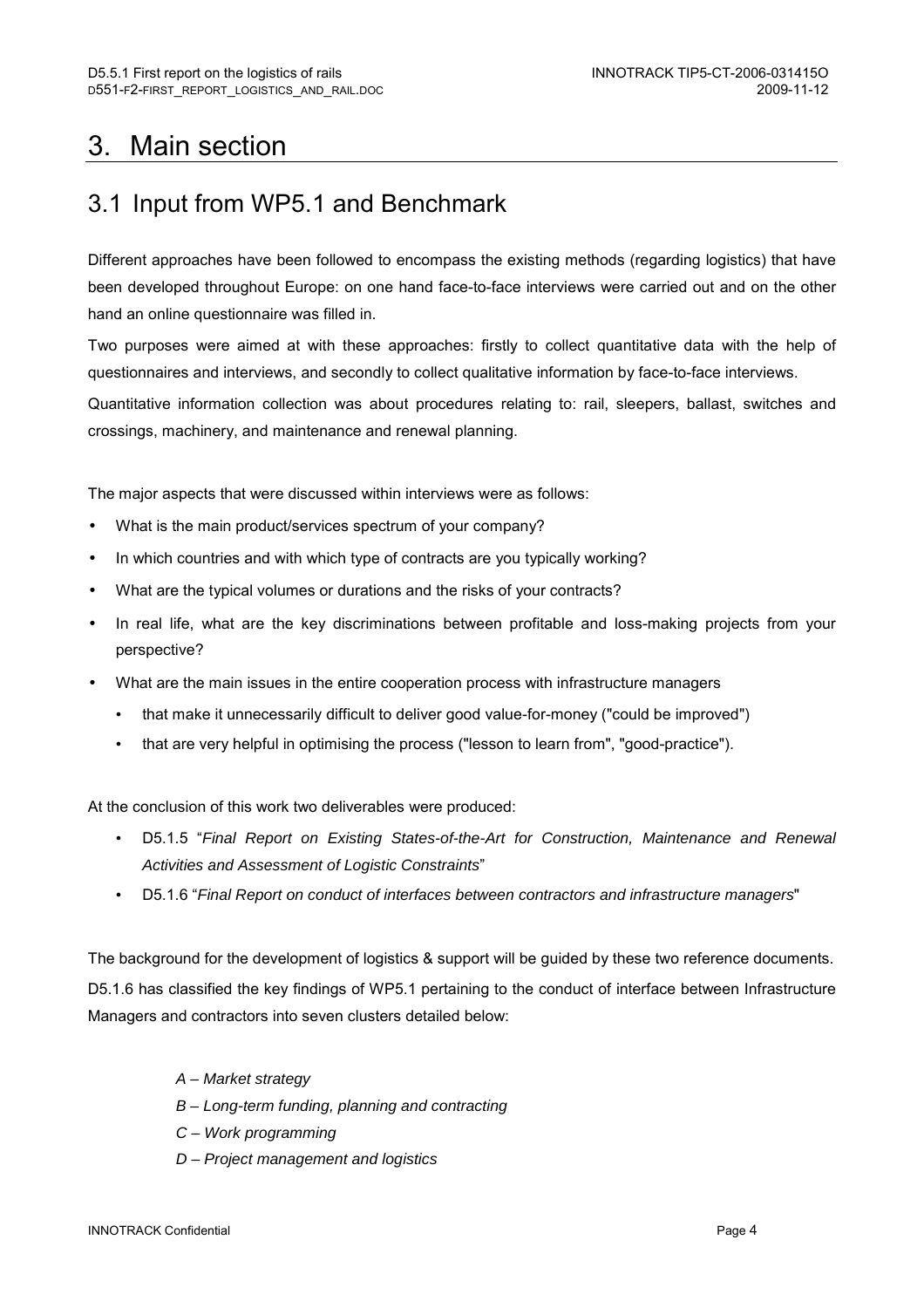E – Contracting strategies F – Rules and Regulations G – Plant

At first sight these subjects can be considered as dealing merely with management. However among these, some apply indeed to a management level but also to a technical level and especially logistics and logistics costs.

To make this point clearer it is helpful to define the numerous interfaces in the logistic process out of the mentioned seven "critical to success" areas and determine which ones could have a direct application at the worksite level.

The table below identifies the "critical to success" areas that are applicable to the current study of Logistics and Support:

|                                          | <b>WP5.5</b>                |
|------------------------------------------|-----------------------------|
|                                          | <b>Logistics &amp; Rail</b> |
| Market strategy                          |                             |
| Long term funding and strategic planning |                             |
| Work programming                         | X                           |
| Project management and logistics         | X                           |
| Contracting strategies                   | X                           |
| Rules and regulation                     | X                           |
| Plant                                    | x                           |

The content of the selected "critical to success" areas is: Work programming, Project management and logistics, Contracting strategies, Rules and regulation, and Plant (is detailed hereafter).

### **Work programming**

Work Programming, i.e. proper planning and programming, is at the heart of all efficiency of contractors works.

- o consistent sequencing of all works over time and geographically
- o coordination of activities, bundling
- o "a clockwork" approach to worksite logistics and work execution (mutual programme management)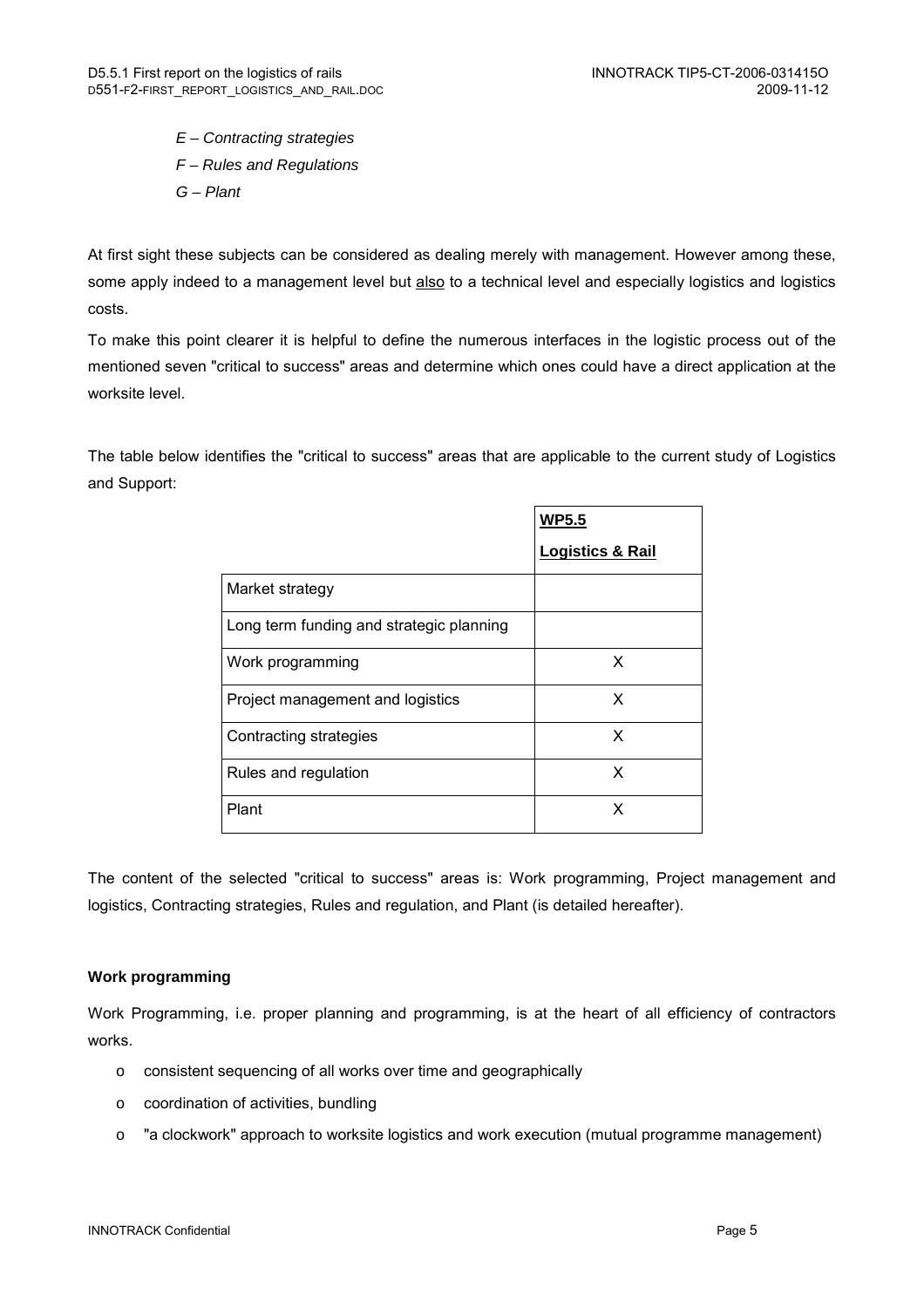- o a well programmed pipeline of major projects leading to a "clockwork" approach to worksite logistics and work execution
- o avoiding large programme changes resulting in increase of costs both for supply-side and the execution of work
- o careful attention to all details in planning process and work programming
- o Infrastructure managers' approach in this regard is a key to create a cost efficient framework, for the execution of works by contractors primarily by
	- o mid-term planning and work programming
	- o consistent sequencing of work
	- o logistics and execution dependability
	- o an even workload distribution over the year

### **Project management and logistics**

Multiple interfaces on site between IM, IM's suppliers and contractors introduce cost and undermine responsibility to deliver efficiency. Maintenance and renewal work is often carried out by various parties (e.g. staff of the infrastructure manager for worksite protection, contractor's staff for work execution). This increases the number of the interfaces and the effort required for coordinating work (elimination of synergies, process perturbations, etc.). Great variability in working time per possession-output can be improved by step change both in processes and technology.

Due to the fragmentation of work without clearly defined responsibilities for project management, the contractors cannot sufficiently influence the overall efficiency of the project. Moreover, they often have to take the risk for delay in the execution of the work and thus cost due to the disturbances in the logistics which are beyond of their potential intervention.

It is therefore vital that project management is clearly defined and assured by a body/person authorised by client and agreed with contractor. Logistic has to be also carefully designed in overall programming of the work jointly with contractors at a very early stage. All changes in project management and logistics have to be agreed with contractors and risk properly allocated.

### **Benchmark of logistics constraints**

Infrastructure Managers identified the following constraints affecting logistics:

- Fluctuating levels of funding from governments, adversely affecting the ability to plan long-term
- The loss of skilled staff through retirement and a shortage of suitable new people willing to come into the industry/railways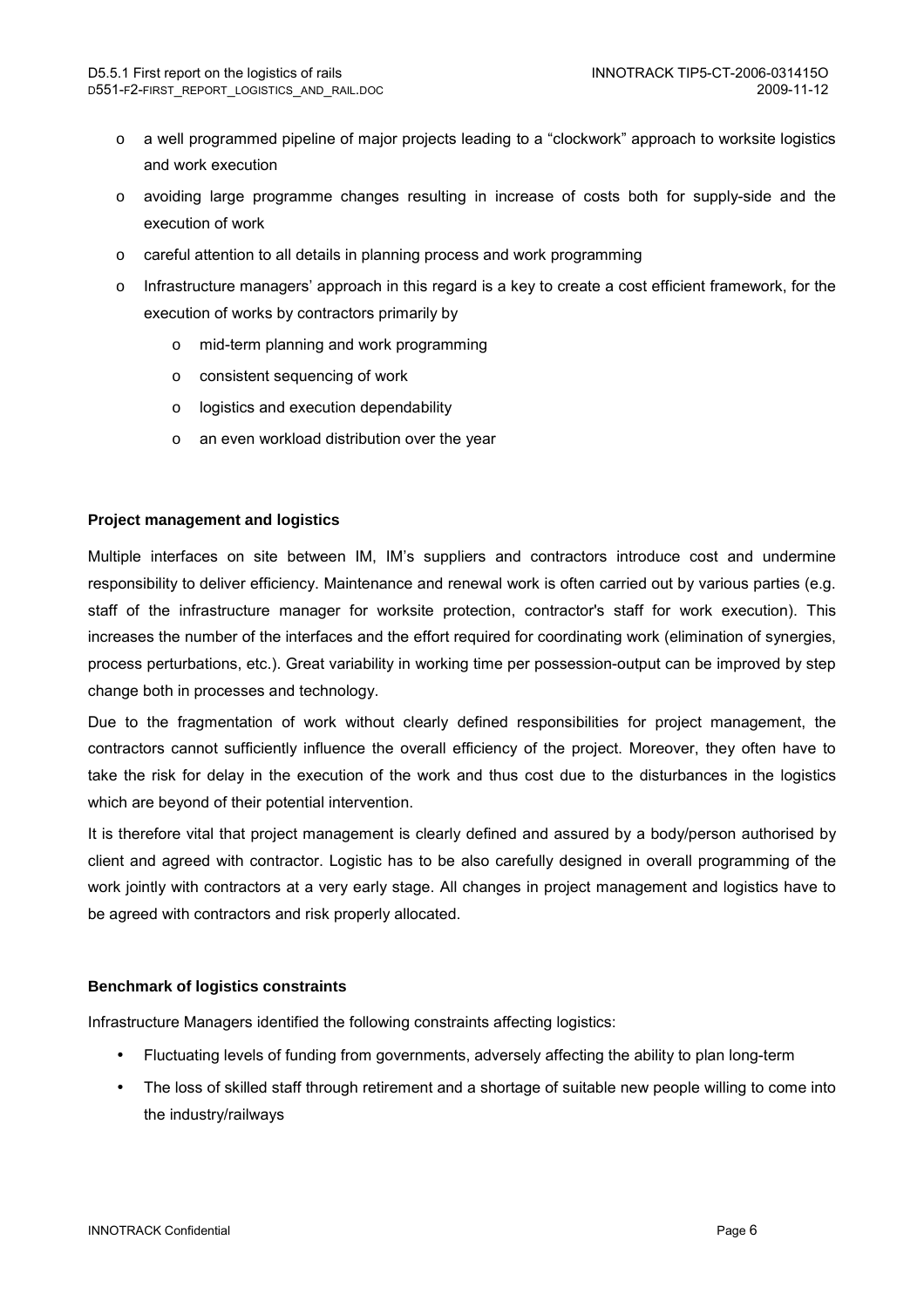The input and benchmark that can be drawn from WP5.1 constitutes a helpful reading grid that will be the basis for the analysis of the logistic aspects and for the taking account of suggested ways of improvement.

### **Rails (existing system as reported by IM's)**

- 60% of IMs place orders for rail more than three months in advance.
- 60% of the IMs use framework contracts for rail supply: contract duration is between one and two years.
- 60% of the rail supply call-off contracts do not have volume guarantees.
- IMs use an average of three rail suppliers each.
- Bulk distribution of rail is generally carried out by the IMs (depending on agreed delivery conditions), perhaps because the rail distribution market is seen as not very competitive. Delivery of rail to site is 100% by train.
- The stock of rail held by IMs at any one time is no more than 10% of the annual tonnage used.
- The market for rail welding seems under-developed, with approximately 80% being carried out by the IMs (varies strongly per country).
- Recovery of rail from renewal sites is greater than 50% of available tonnage (i.e. recycled "second hand rails", which are however not utilisable for mainline application).

# 3.2 Input from SP4 (Rail)

Beside all Innotrack Subprojects also the SP4 will be able to provide useful information for questions concerning logistics with its final deliverables. As possible interfaces the following workpackages have been identified so far:

- WP4.1 Study of degradation of actual and new rail steels and joints
- WP4.2 Validation of tolerances and limits for rails and joints
- WP4.4 Innovative inspection techniques
- WP4.5 Validation of new maintenance processes
- WP4.6 Innovative welding processes

The WP 4.3 (Innovative laboratory tests of rail steels and joints) will not provide a direct contribution to SP5, because WP4.3 does not comprise logistic-related items. As a preview on the final deliverable on logistics of rails several matters of particular interest have been recognised so far and will be listed (and commented on) below. They are based on findings and results of the work done within SP4 and therefore may represent direct results of SP4 deliverables as well as consequences out of SP4 results.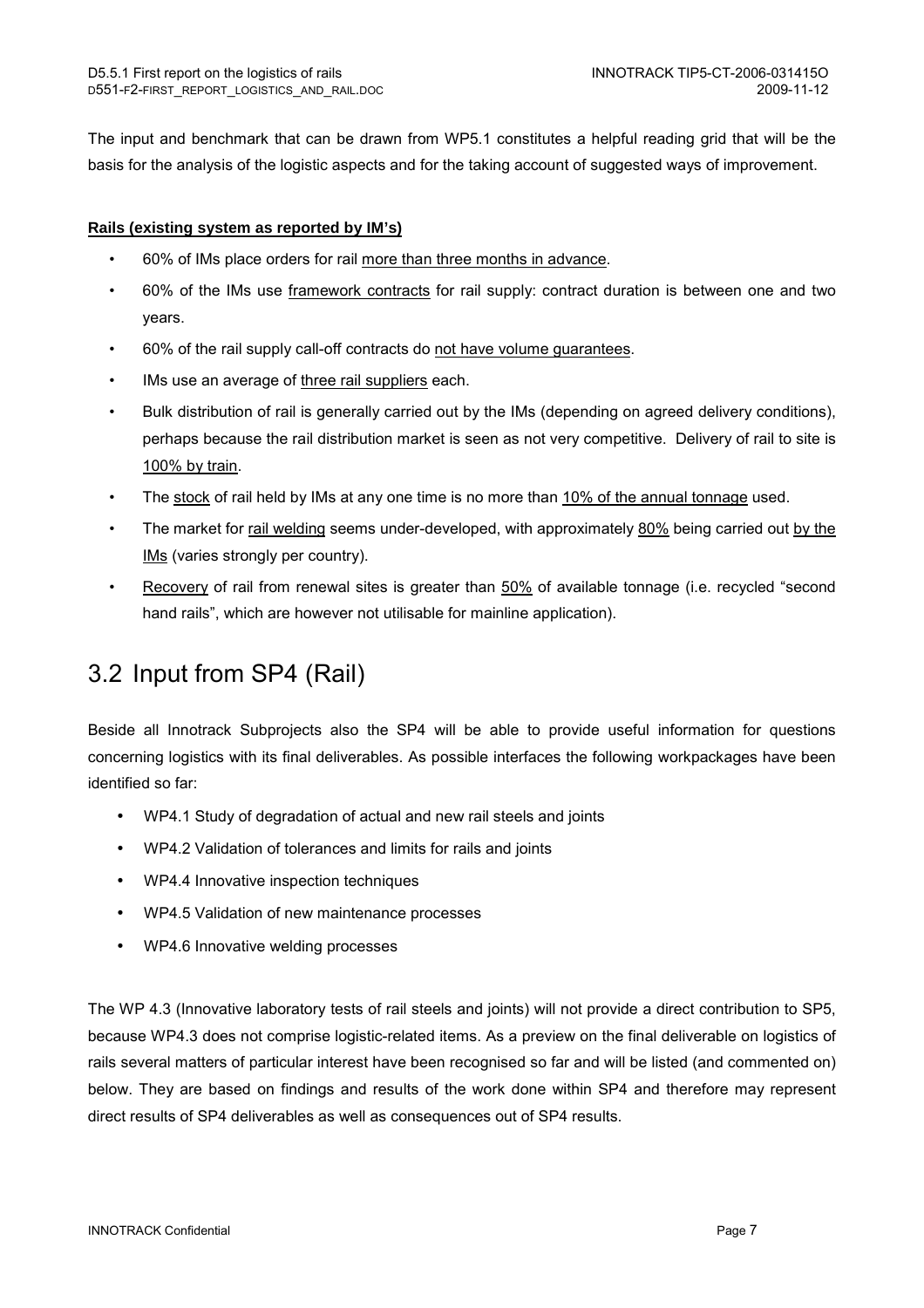#### **+ Recommendation for using a defined rail grade selection strategy**

As a matter of course a defined rail grade selection strategy will have a remarkable input on the logistics of rails. As the final guidelines will be based on findings of all work packages within SP4 this item must not be seen as a result of WP4.1 only.

A defined rail grade selection allows optimizing all activities concerning acquisition, stockkeeping, transportation and inspection of rails within one network.

#### **+ Recommendation for a just-in-time delivery of rails**

Basically a just-in-time delivery of rails minimizes loading actions. As is generally known every loading activity implies a certain amount of risk concerning creating cold formed marks on the rail surfaces. These very small damages - especially if occurring on the rail foot - have been identified as a contributing factor to degradation of rails of major importance.

Therefore - with respect to technical issues - a just-in-time delivery is deemed as an aspired integral part of a new logistic process.

#### **+ Recommendation for careful unloading activities at the worksite**

With respect to the item above (and the respective comments) serious endeavours have to be made in order to avoid any cold formed scratches on the rail surfaces as a consequence of a rude unloading activity at the worksite.

#### **+ Recommendation for using long rails**

As every welding represents an entrapment in track - which can be clearly seen in analyses of track measurement actions - a reduction of weldings is deemed a desirable aim of a new logistic process. Therefore the use of long rails is considered very reasonable and will contribute to saving costs at the end of the day, which is the main aim of a new logistic process.

#### **+ Recommendation for manufacturing weldings with care**

There are two reasons why those weldings which are indispensable remaining should be manufactured with special care: On the one hand every welding represents a material notch as well as a geometric notch (in most cases), and on the other hand it is especially in this "weak" point in the track that high dynamic forces occur. Therefore every possible action should be taken in order to break this "vicious circle".

Additionally it can be asserted that the certain welding method does not influence logistics in a significant way if an equal logistic process provides the basis for the comparisons. As a matter of course welding represents a very important issue concerning track engineering and the quality of the welds has a high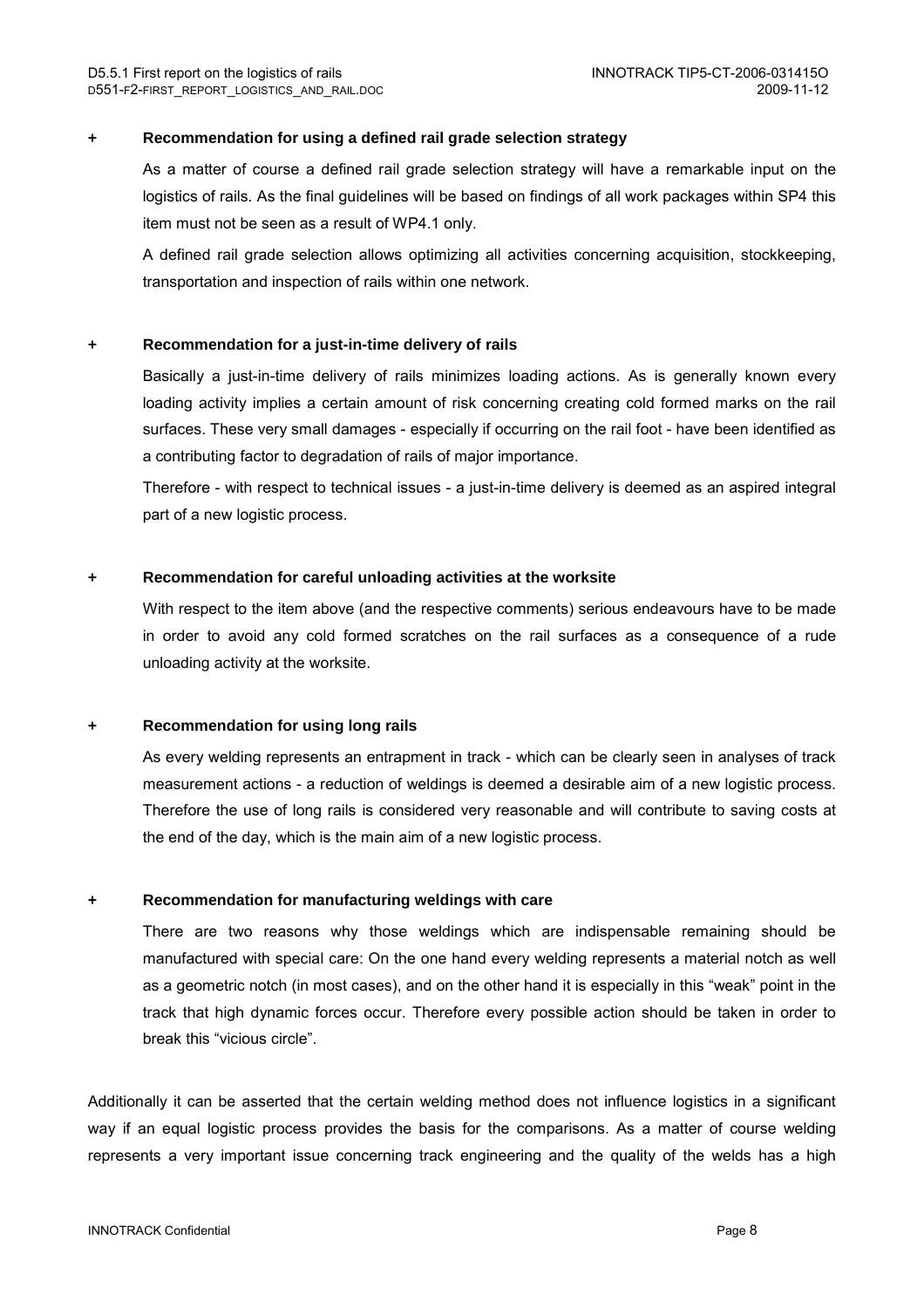influence on the degradation behavior of the weld. Logistic related items however are not affected, because welding equipment is needed on the site in any case, as there are always weldings required.

In the cases of comparing short rails with long rails welding issues may become important, because short rails usually are welded in welding plants and then transported to the site, while long rails usually are delivered directly to the site which leads to significant lower logistic efforts.

# 3.3 Using long rail vs. short rails



PW = public wagon, LRU = long rail unit

## **Difference short rails to long rails (advantage / disadvantage)**

### **Short rails**

Generally short rails require more weldings. This leads to a various number of disadvantages which are associated with short rails. Below some examples are given:

- more weldings produce excessive and unnecessary high costs
- more control and check-up costs (unnecessary follow-up costs)
- every welding joint is a weak spot (i.e. a potential failure and if neglected, even safety/breakage risk which should be avoided by all means)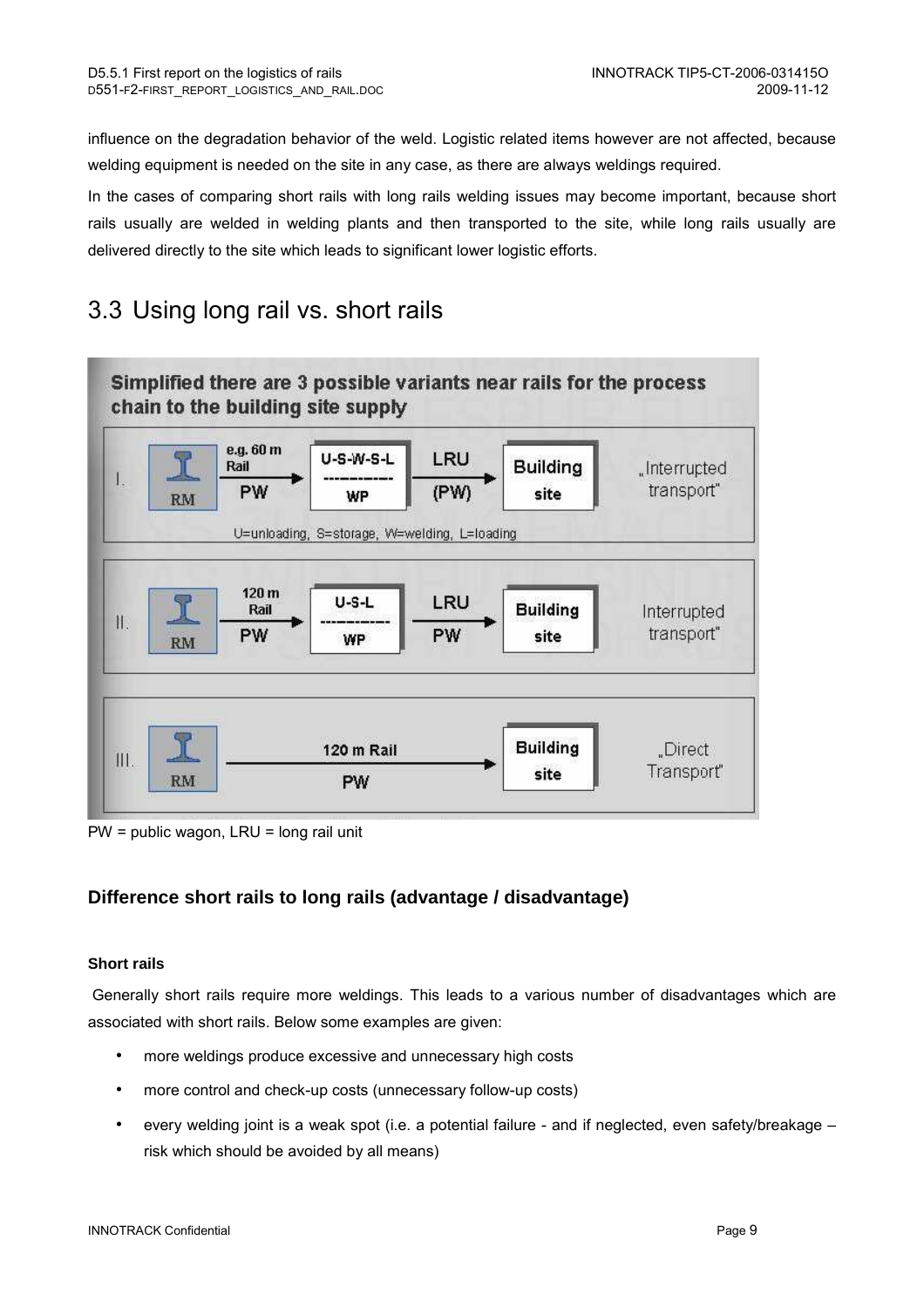- more maintenance (which increases cost as well and reduces the operational availability of the track)
- thereby more track closing time (financial loss by lost user fees)

In the end of the day these disadvantages lead to the assessment that short rails generally are less economic compared with long rails.

### **Long rails**

The use of long rails can be characterized by having an optimized proportion between parent rail material and welding zones (weldings and HAZ) in track. Less weldings per track-km lead to:

- lower installation costs
- less control and check-up costs
- less weak spots in track (future costs)
- less maintenance
- less track closing time

Concluding these advantages lead to the fact that long rails provide an economic solution for railway administrations. Therefore the general trend can be noticed that the purchase of long rails is continuously increasing since more than 20 years. This trend is also supported by the fact that in the recent past the transportation of long rails became a standard type of rail transportation, which can be executed even using standard freight wagons.

### **Simple example**

The following much unsophisticated example should demonstrate the effect of purchasing long rails compared to short rails concerning the track installation costs:

| rail length<br>(rail meters) | rail type                 | rail length              | required<br>weldings | cost per<br>welding | welding<br>cost* | additional<br>cost |
|------------------------------|---------------------------|--------------------------|----------------------|---------------------|------------------|--------------------|
| [m]                          |                           | $\overline{\phantom{a}}$ | $\#$                 | [€]                 | [6]              |                    |
|                              | Short rails<br>Long rails | 30                       | 120                  |                     | 24.000           | +400%              |
|                              |                           | 60                       | 60                   |                     | 12.000           | $+100%$            |
| 3600                         |                           | 80                       | 45                   | 200 to 500          | 9.000            | $+50%$             |
|                              |                           | 100                      | 36                   |                     | 7.200            | $+20%$             |
|                              |                           | 120                      | 30                   |                     | 6.000            | benchmark          |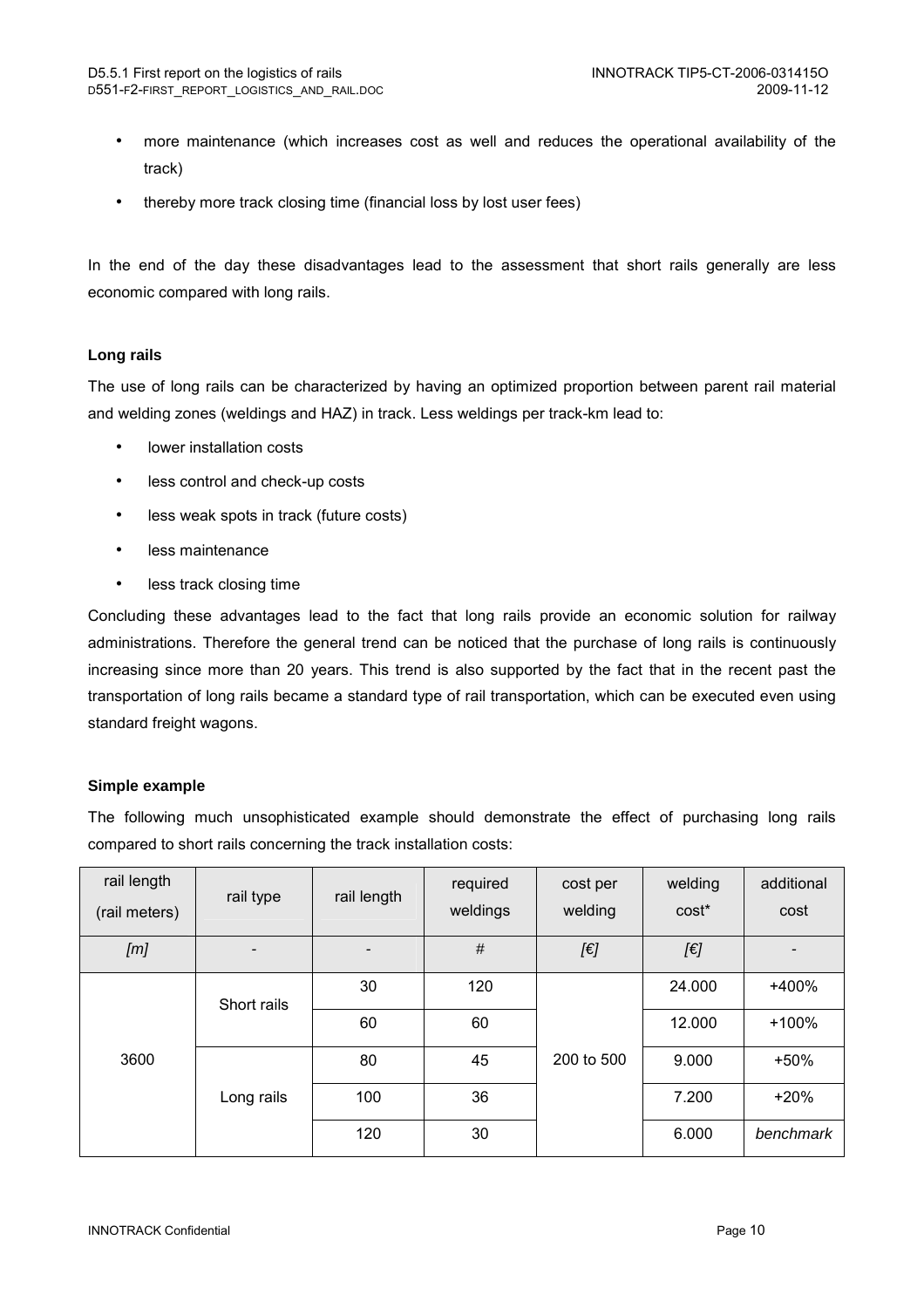\*based on 200€ welding costs per rail welding (in track) – no additional costs (overheads e.g.) considered

As a matter of course, the given welding costs may be reduced if a certain amount of weldings is done in welding plants which exist all over Europe. On the other hand this leads to the fact that remarkable additional costs arise due to the required transportation and unloading and loading actions as well as the storage on the welding plant.

## 3.4 Direct transport - intermittent cargo



Rail Mills (red) and Fixed Flash Butt Welding Plants (blue) of Europe (Both = Green) Not on the map: Kaipianinen Finland, Sannahed Sweden, Entrocamento Portugal and Schaerbeek Belgium

The base calculations of all cargos in the conventional cargo traffic are the rate kilometres between the departure and the end destination (usually with an additional fixed amount) on the direct way. Deliveries are therefore more cost–efficient if going directly to the construction site, i.e. just-in-time deliveries (JIT) from A to B.

Cost disadvantages occur in case of deliveries of short rails to a welding plant which necessarily are connected with unloading, storage, followed by welding and after then, possibly again storage, uploading a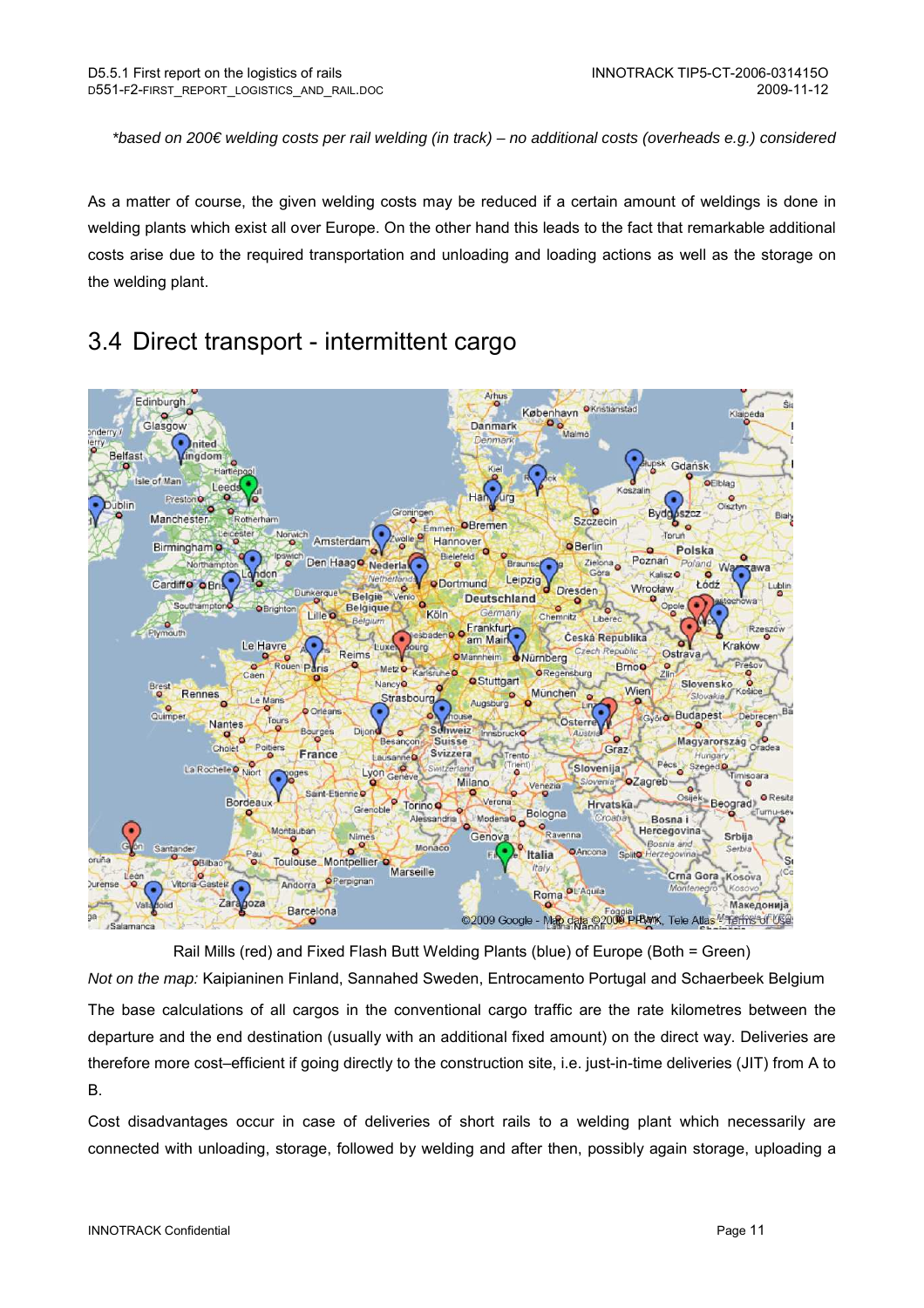new transport to the construction site. This proceeding with its additional needs for transportation also leads to the disadvantage that the basic cost (fixed amount) for transportation must be paid two times.

Another important cost component is the minimum load factor of the wagons. Minimum load factor is the freight to be paid irrespective of the actual load. For example, if minimum load factor is 35MT, these 35MT must be paid for, even if only 20MT are loaded per wagon. Unfortunately these regulations often differ from country to country.

# 3.5 Transport by vessel

Rail transportation can also be executed using sea vessels (of course depending on the final destination). This type of transportation can be more favourable for a larger tonnage with the same final destination and has its major importance for long-distance deliveries.

In case of vessel-transportation rails must be loaded under deck as rails which are exposed to saltwater corrode very fast - which in the end of the day causes damage to the rail surface. For this type of transportation vessels are available which can transport rails with lengths up to 80m under deck. Longer rails (for example 108m) can only be transported over deck which has the previously given disadvantages.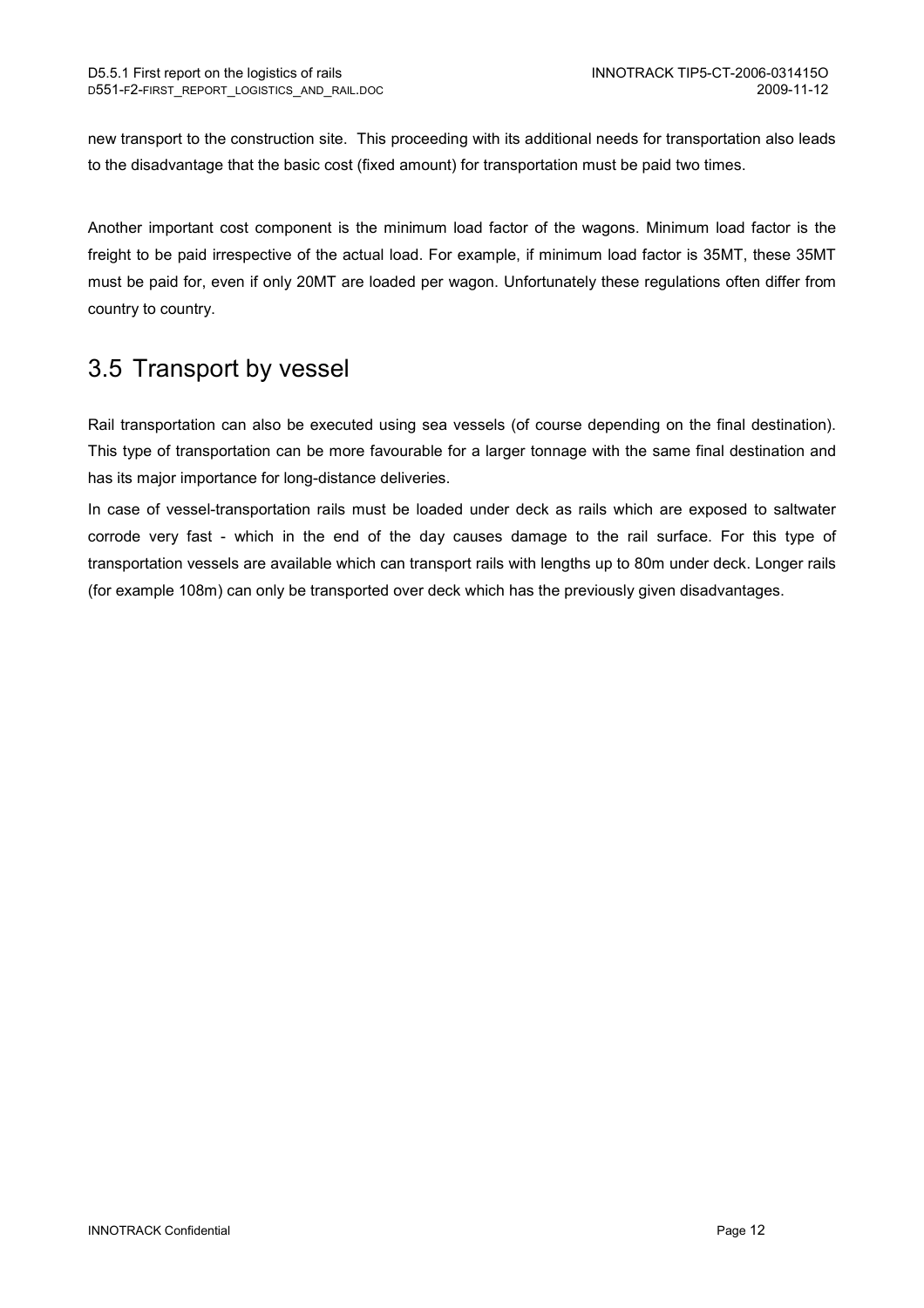# 4. Conclusions

### **Long rail vs. short rail**

The innovation of long rails with lengths up to 120 meters was mainly driven by cost-conscious railway administrations together with innovative railway industry. Due to its obvious advantages and the related cost savings, this type of rails became more and more popular in the last 20 years. With respect to the advantages of these rails (which are given below) this innovation on the railway sector should be exploited on a broad basis. It is recommended to apply ultra-long or at least long rails as a general standard throughout Europe.

The main advantage of having long rails in track is that there are less welding in track which leads to

- reduced welding costs and reduced installation costs and
- less control and check-up costs

during the installation of the rails. As a consequence having less weldings in track leads to

- less weak spots in track,
- less maintenance work which is required which leads to
- less track closing time

The advantages of long rails are also supported by the fact that the transportation of these rails became a standard type of transportation in the last 20 years and that this transportation can take place using standard freight wagons. The highest benefits can be reached if unnecessary transportations are avoided which means that long rails are transported just-in-time from the rail rolling mill to the construction sites.